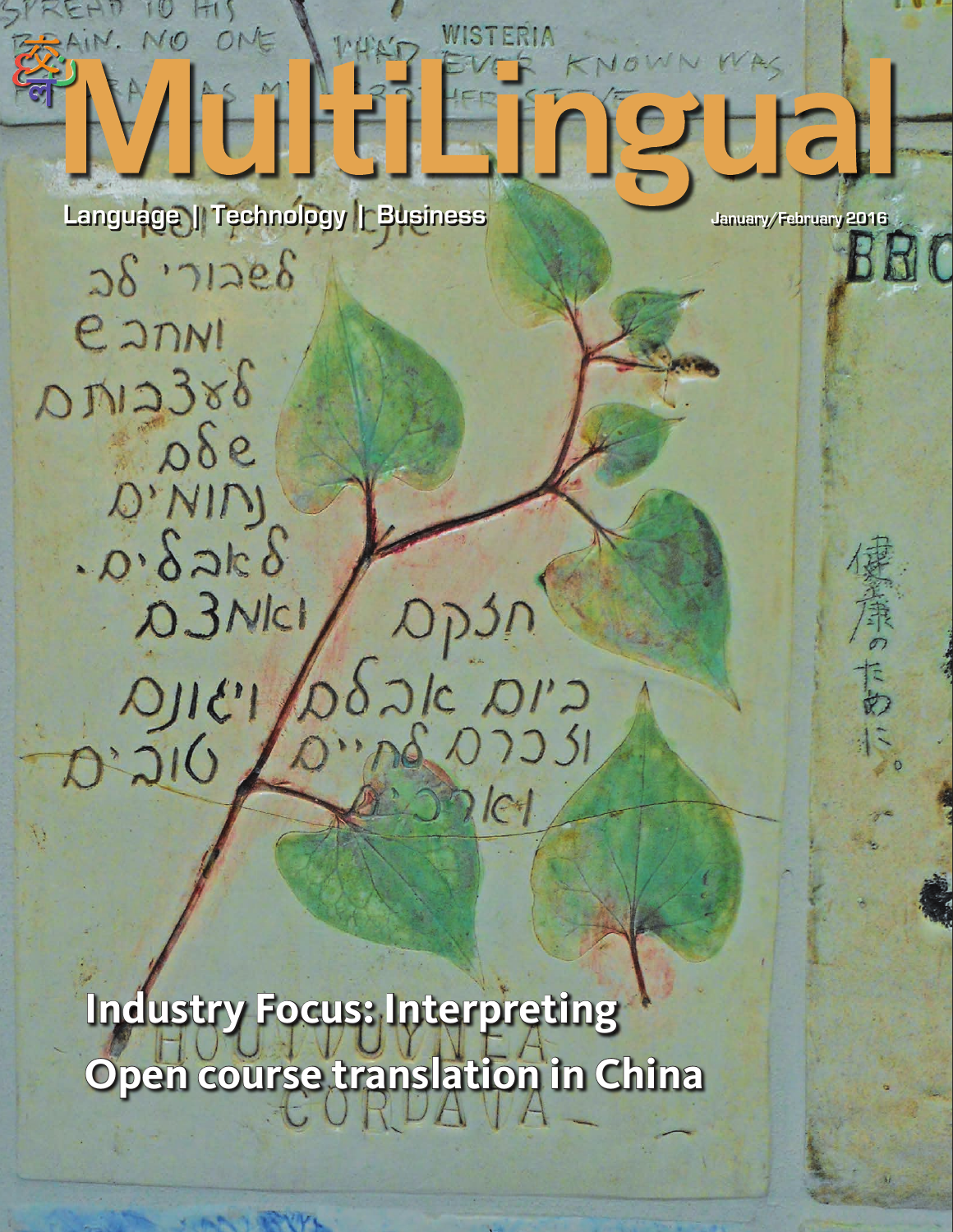# <span id="page-1-0"></span>**Developments in interpreting technologies**

## *Emma Mas-Jones*

W<br>ar<br>as<br>by It's no secret that technology is driving the way we communicate, how we connect to one another and the way we conduct business. Just as the translation industry has been disrupted by advances in technical tools as well as web and cloud technologies, the interpretation sector has experienced its fair share of technology advances, innovations and has evolved with the increasing demands of the ever-connected world. Our expectations have changed; the experience is everything. We are surrounded by smart, multifunction devices, and we expect to receive service everywhere at any time. What changes have been brought to the landscape of interpreting technology to respond to these new expectations?

Industry leaders have made strides in three key areas: the design of high-efficiency and multifunctional solutions adaptable to various event settings; interpretation delivered straight to mobile devices; and remote interpreting for an increased globalized workplace. This article will provide an overview of these latest developments and an emerging future technology.

#### **Cutting-edge solutions**

In conventional simultaneous or conference interpreting settings, the use of specialized equipment at conference locations is required, including soundproof booths, interpreter consoles, wireless receivers and other devices with technical monitoring by a technician during the meeting. The technologies available to distribute audio interpretation



*Emma Mas-Jones is senior account manager at Conference Rental, provider of conference solutions for multilingual events. She has led language services programs at high-profile international organizations and events worldwide, including numerous Olympic events and world congresses.* 

to the audience are radio frequency (RF), which is FM-based and infrared (IR) technology, which transmits audio through light. Digital infrared technology is currently the gold standard for high-profile meetings and the most advanced technology as it provides secure communication and superior sound quality free from interference from wireless devices such as mobiles, microphones and lighting systems. The main RF technology drawbacks are security and interference concerns, yet with the advantages of ease of installation and portability make them an excellent choice for tour guide and tradeshow types of settings.

The leading conference and interpretation systems manufacturers have made a point to add new features in order to ensure increased reliability, flexibility and ease-of-use for interpreters and meeting participants. In 2015, at least two manufacturers have released new interpreter consoles to enable perfect ergonomics, hearing protection, advanced information display and unique options for working with video devices responding directly to interpreters' demands. The ability to connect third-party video display screens directly to the interpretation system is now a possibility making it easier for conference organizers to set up video distribution to the booths. On the TAIDEN interpreter console, it is even possible to select the video channel input, so interpreters can select the visual content that is most useful (whether this means cameras in the room or presentation materials).

In this connected world, devices communicate seamlessly, simply and instantly. Interpreters now have the ability to connect their own IOS or Android devices to the interpretation system and send messages to other interpreters. They also have an option to see the number of people listening in, or if they are being recorded or streamed. E-ink electronic nameplates are being used to display the working language of the booth automatically as interpreters come in and set up; a useful tool for room and booth signage. Multifunction devices that combine microphone with integrated interpretation and voting features are a popular choice with conference organizers as they provide convenience as well as a minimalist, organized and elegant event space.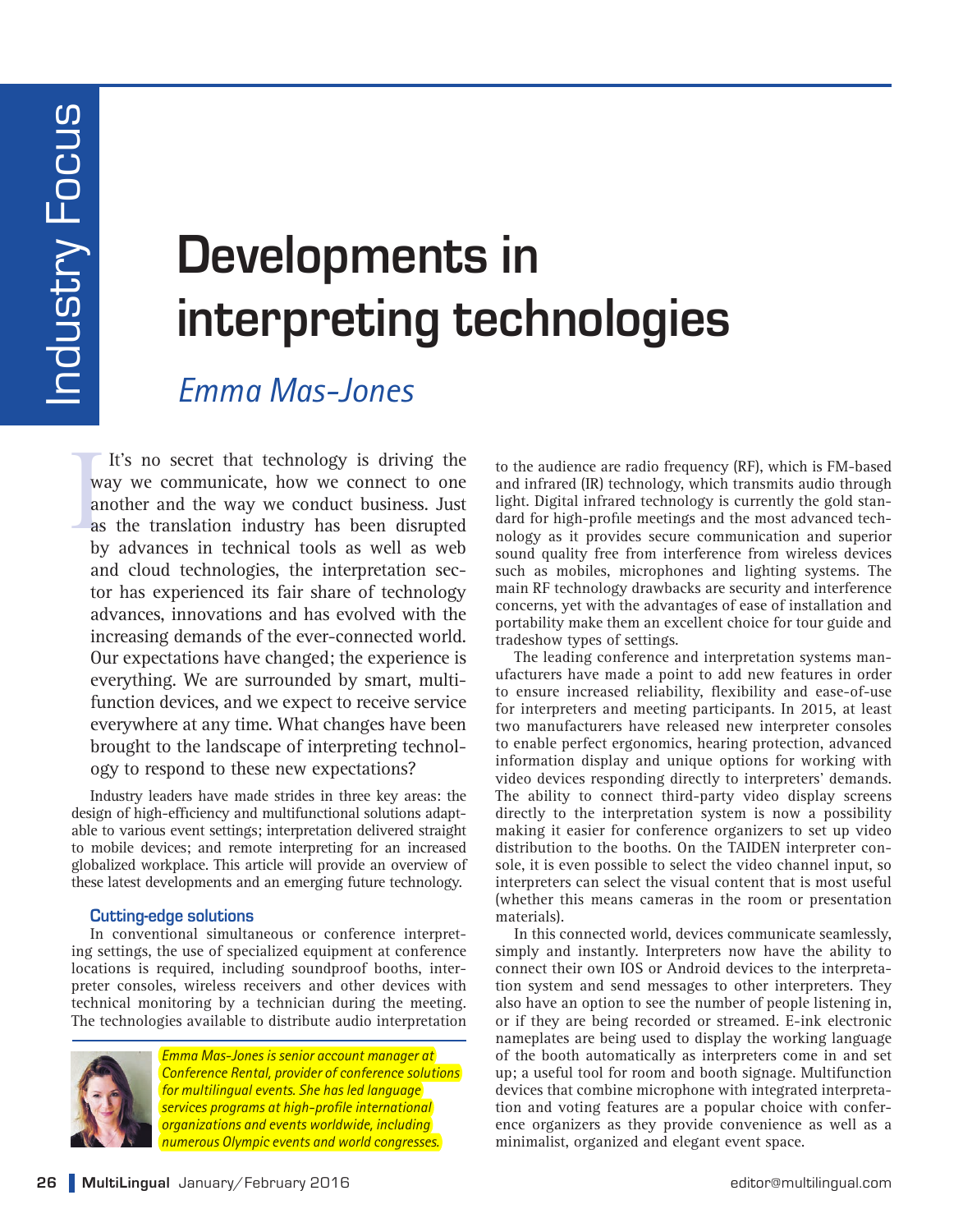

Interpreters in conference booths.

All these features combined provide increased comfort for interpreters, more flexibility for conference organizers and a high-value experience for all attendees.

#### **The bring-your-own-device trend**

Talking of multifunctionality, what can your mobile device not do these days? It's your go-to tool for banking, transportation, entertainment, dating and occasionally you may even make a call on it. Applications continue to flood the market for more than you could ever possibly imagine and have now made their way into the world of conference interpreting.

In light of the growing trend of consumerized mobility dubbed bring-yourown-device (BYOD), an application has been developed to deliver interpretation to conference attendees directly to their mobile device, effectively using it as a receiver. The idea is that all conventional conferencing interpretation involves interpreters sitting in soundproof booths listening to the speakers and speaking into their interpreters' consoles. The main difference with BYOD is that attendees listen to the interpretation through their own mobile devices by downloading an application that streams audio via a Wi-Fi connection. The system is operated with a

combination of hardware and software including a computer, converter, a router and a wireless access portal to enable the audio feed to the application in addition to the interpreter's booth and console. The software portal is also an advertising and announcement platform with push notifications that event organizers can benefit from.

There are clear advantages to this technology, in particular for event organizers, as it bypasses the need to rent or procure receivers and headphones. This, along with the bypassed need for distribution and collection of the devices at the venue results in cost savings and convenience.

All disruptive technologies, however, come with challenges and BYOD is no exception. As with web conferencing systems, this solution relies on high-speed bandwidth; any slowness in connectivity translates into the interpretation audio feed being lost or having inconsistent sound quality. Additionally, a major challenge common with other BYOD services is that of security. Meetings of a sensitive nature requiring high privacy may have concerns regarding the transmission, recording or disclosure of the contents of the meeting over Wi-Fi. On the other hand, the user may have sensitive personal or business data stored

### Industry Focus

on his or her device and be reluctant or even prohibited by company policy to download such an app or use an untrusted connection to protect against unauthorized or unlawful access to a company phone.

Further, on a practical level, technical support by onsite technicians may not be possible due to liability reasons and, as with any mobile application, the battery life of the device may be quickly depleted with continued use. And then there is the most basic issue — participants may not own a smartphone or tablet; there is no guarantee that they won't forget to bring the device, headphones or charger (if applicable); or they may simply not have sufficient space to download another application.

Meetings and conferences in which interpretation is critical can afford no room for failure. Those with security concerns may resort to the most field-tested technologies until future advances lower potential risks. And while eventually some of the concerns described will be solved, it still raises the question: who is responsible for ensuring conference attendees can effectively participate in any given multilingual meeting given that they may have traveled from across the world and may have paid substantial fees to attend? The conference organizers or the attendees?

#### **Remote interpretation**

Remote interpreting, while not a new idea, is increasingly becoming a feasible option when delivering interpretation services due to more reliable high-speed internet and improvements in web and phone conference applications. In broad terms, remote interpreting refers to a method in which the interpreter is not physically in the same location as the conversants. There are various scenarios that take place here.

The first scenario is to use video remote interpreting (VRI) where interpreters work from a remote facility using dedicated videoconferencing solutions. VRI is a growing field and particularly useful for brief interactions in hospitals, schools or businesses located in areas not adequately served by onsite interpreters. Courts have also been using VRI for some time in situations where an interpreter is not immediately available and the case at hand is time sensitive.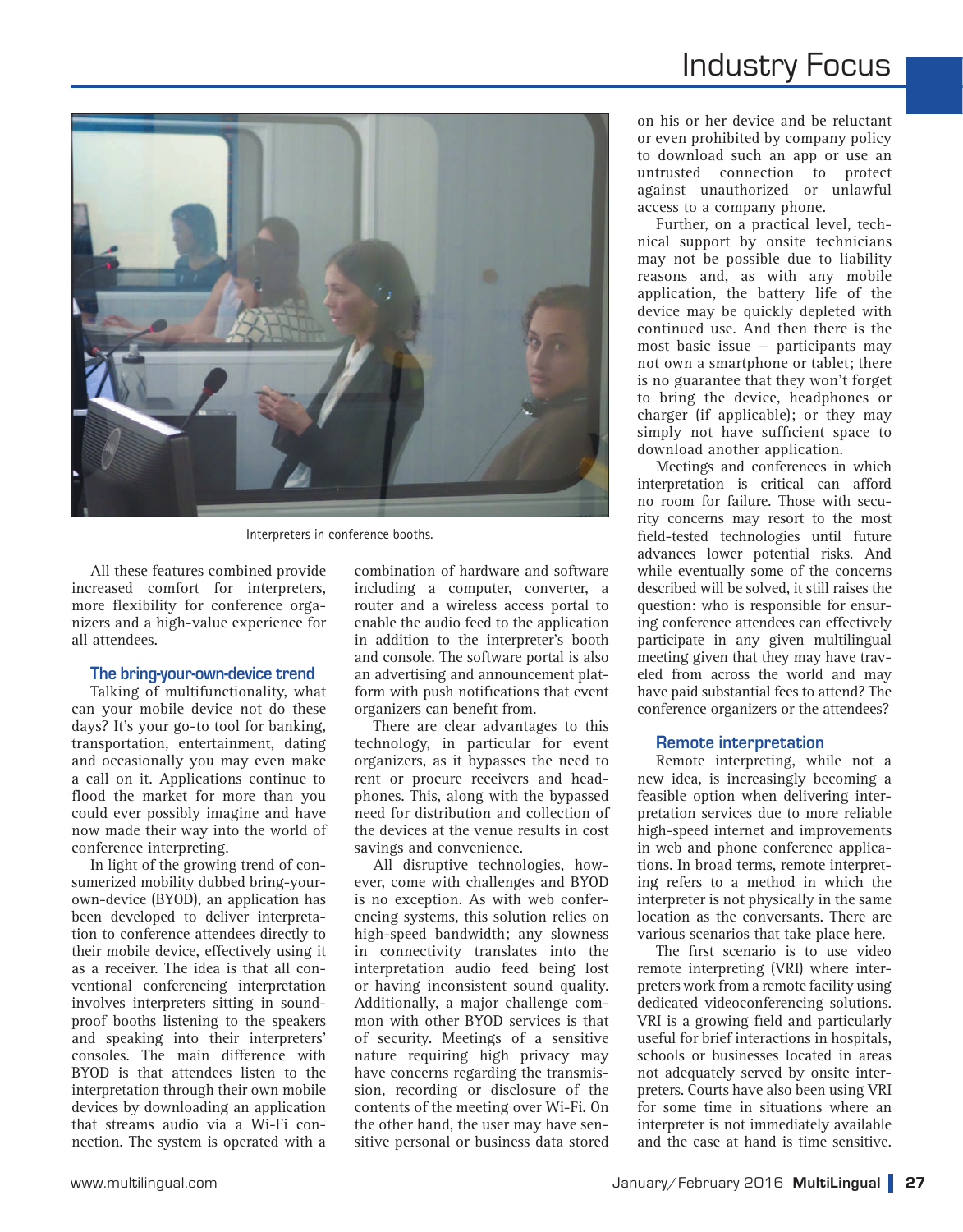VRI equipment manufacturers are now making it easier than ever to access these on-demand services; you simply download software on a computer or applications on mobile devices. Travel costs savings, accessibility and reduced logistics planning are the main benefits of this method.

Challenges reportedly associated with this method are audio and video feed disruption, delay or unsynchronized transmission due to poor Wi-Fi connection and other quality issues. Also, interpreters rely on visual cues and body language to understand the messages speakers are conveying, but in remote interpretation the video feed provided is often limited; thus VRI is also not a viable replacement for onsite interpreting in situations involving high interactivity. Further, onsite technical support staff should be available for setup and troubleshooting the equipment at both ends. More often than not, there is no onsite technician and interpreters are burdened having to manage the technology instead of focusing on the interpretation itself.

Another layer of difficulty is when interpreters work in teams and yet are neither located at the meeting venue nor working in the same location as each other. In conventional settings, they are able to coordinate face-to-face aspects such as volume, turn-taking, terminology, meeting materials and so on between them. Chatting applications may be used to communicate such aspects if they are located in separate locations, yet it might not be as efficient as communicating live and again it adds pressure on the interpreter who is attempting to focus on interpreting.

A second scenario that is increasingly common in conference settings is to resort to remote interpretation setups when space limitations make it difficult to accommodate all required languages and interpreter booths in the meeting room. Interpreters are physically present at the event site and their working units are connected to the same interpretation system being used in the conference room, but they will be located in another room and rely on good quality video transmission and display screens to receive visuals of the room and speakers. With all systems sitting on a network, international organizations are increasingly planning to enable remote interpreting in their permanent facilities, to assign interpretation booths located in one room to a meeting in another room. This process, called booth borrowing, gives facility managers plenty of flexibility to overcome physical space limitations and handle large events or last minute changes in language requirements.

Another remote interpreting scenario that is gaining ground is virtual

multilingual meetings. In this case, interpreters and participants are offsite and join the meeting remotely from different locations. Numerous systems have been developed to support multilingual remote participation with either a telephone or web conferencing service enabling the parties to connect from anywhere with a mobile app, tablet, computer or video device without any additional hardware to an off-site interpreter at a call center or home office. Participants can connect to the conference service and simply select the language of choice, allowing delegates to participate in their own language. Unlike generic video calling applications, specific video remote interpreting software accessed through an online portal or application can offer a more seamless process and increased security.

Advances and integrated solutions are continuously being developed and optimized to solve particular issues with audio quality and process inefficiencies. The future will undoubtedly bring further improvements to remote interpreting platforms as well as more comfortable working conditions for remote interpreters. Currently, highstake meetings would still favor onsite interpreting with robust technology and proven track record of reliability and quality delivery until further advancements and research findings.